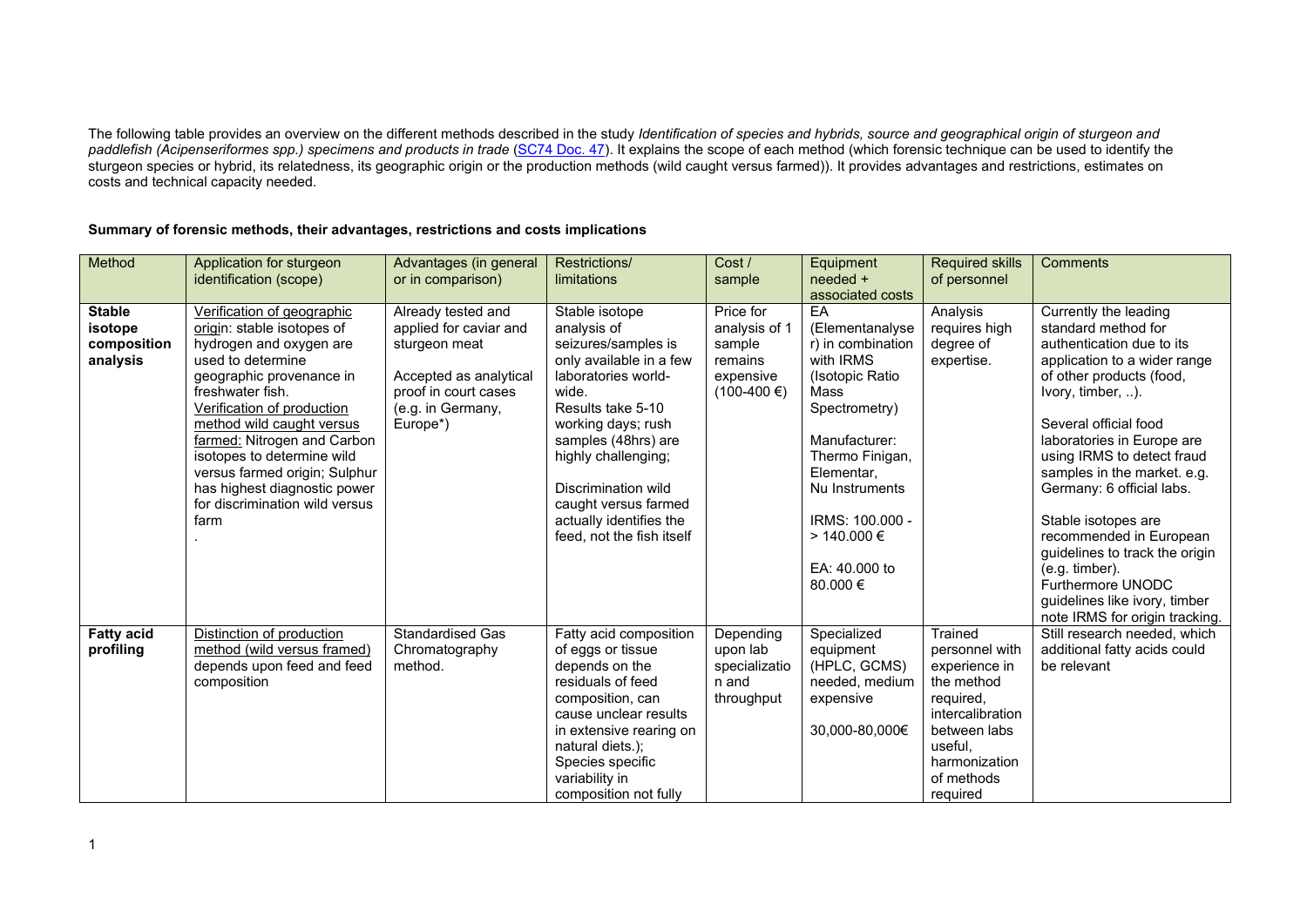|                                       | DART-TOF-MS<br>Direct Analysis in Real Time<br>(DART), coupled with a time-<br>of-flight (TOF) mass<br>spectrometer (MS)    | Almost no sample<br>preparation is required<br>to obtain the chemical<br>profile of a suitable<br>sample and it can be<br>obtained within<br>seconds                                                                                                                                         | known:<br>Can be manipulated<br>by addition of FA mix<br>after processing;<br>Sensitive to decay<br>during storage.<br>See above                                                                                                                                            | Lower costs<br>per sample<br>$(20-40)$ €)                                                          | High investment<br>costs (approx.<br>250.000.- € for<br>laboratory<br>system (DART<br>MS)                                                                                                               | Analytical<br>chemistry                                                              | DART-MS was successfully<br>applied for the first-time to<br>analyse the profile of fat<br>extract from caviar.<br>Routinely used to verify the<br>species of timber in USA                                                     |
|---------------------------------------|-----------------------------------------------------------------------------------------------------------------------------|----------------------------------------------------------------------------------------------------------------------------------------------------------------------------------------------------------------------------------------------------------------------------------------------|-----------------------------------------------------------------------------------------------------------------------------------------------------------------------------------------------------------------------------------------------------------------------------|----------------------------------------------------------------------------------------------------|---------------------------------------------------------------------------------------------------------------------------------------------------------------------------------------------------------|--------------------------------------------------------------------------------------|---------------------------------------------------------------------------------------------------------------------------------------------------------------------------------------------------------------------------------|
| Overview of<br><b>DNA</b><br>analyses | Determination of sturgeon<br>species (populations,<br>hatchery stocks, individuals)                                         | Genetic code is<br>uniform; DNA can be<br>extracted from all types<br>of tissues of living<br>specimen even<br>processed caviar and<br>sturgeon meat;<br>DNA is thermally<br>stable (processed<br>samples); only very<br>small samples are<br>needed; results are<br>reliable and verifiable | Calibration between<br>labs is recommended<br>for nuclear DNA;<br>References are<br>available in GeneBank                                                                                                                                                                   | Costs are<br>rather low<br>(depending<br>on the<br>question of<br>interest<br>between 20-<br>100€) | <b>High investment</b><br>costs (approx.<br>250.000.- € for<br>laboratory<br>system (Sanger<br>or NGS<br>sequencer; PCR<br>equipment)                                                                   | Advanced<br>knowledge of<br>molecular<br>genetic<br>methods; trace<br>lab experience | Routinely used to verify the<br>species of origin and hybrid<br>status since years;<br>Used in species identification<br>not only in sturgeon<br>worldwide;<br>Huge panel of experience                                         |
| Mitochondrial<br>DNA analysis         | Determination of the<br>maternal sturgeon species<br>from tissue of live specimen,<br>or processed samples<br>(meat/caviar) | between laboratories<br>Complete reference<br>mitochondrial genomes<br>are available for 22 out<br>of 27 sturgeon and<br>paddlefish species;<br>Cheap, fast and<br>reliable;<br>Produces often results<br>even in samples of<br>poor quality;<br>Worldwide accepted<br>method by court       | DNA sequencing<br>needs good and<br>reliable reference<br>databases:<br>No complete reference<br>genomes have been<br>archived for two<br>important caviar<br>producers NAC and<br>PER;<br>it is not possible to<br>distinguish GUE and<br>PER based on genetic<br>markers; | low costs<br>10-20€                                                                                | High investment<br>costs (approx.<br>250.000.- € for<br>laboratory<br>system (Sanger<br>or NGS<br>sequencer; PCR<br>equipment)<br>Notable,<br>equipment is the<br>same in any of<br>qenetic<br>methods. | Advanced<br>knowledge of<br>molecular<br>genetic<br>methods; trace<br>lab experience | Prime standard of species<br>identification in trade control<br>not only in sturgeon and<br>paddlefish;<br>Diagnostic reference<br>sequences of all sturgeon<br>and paddlefish species are<br>available in public data<br>bases |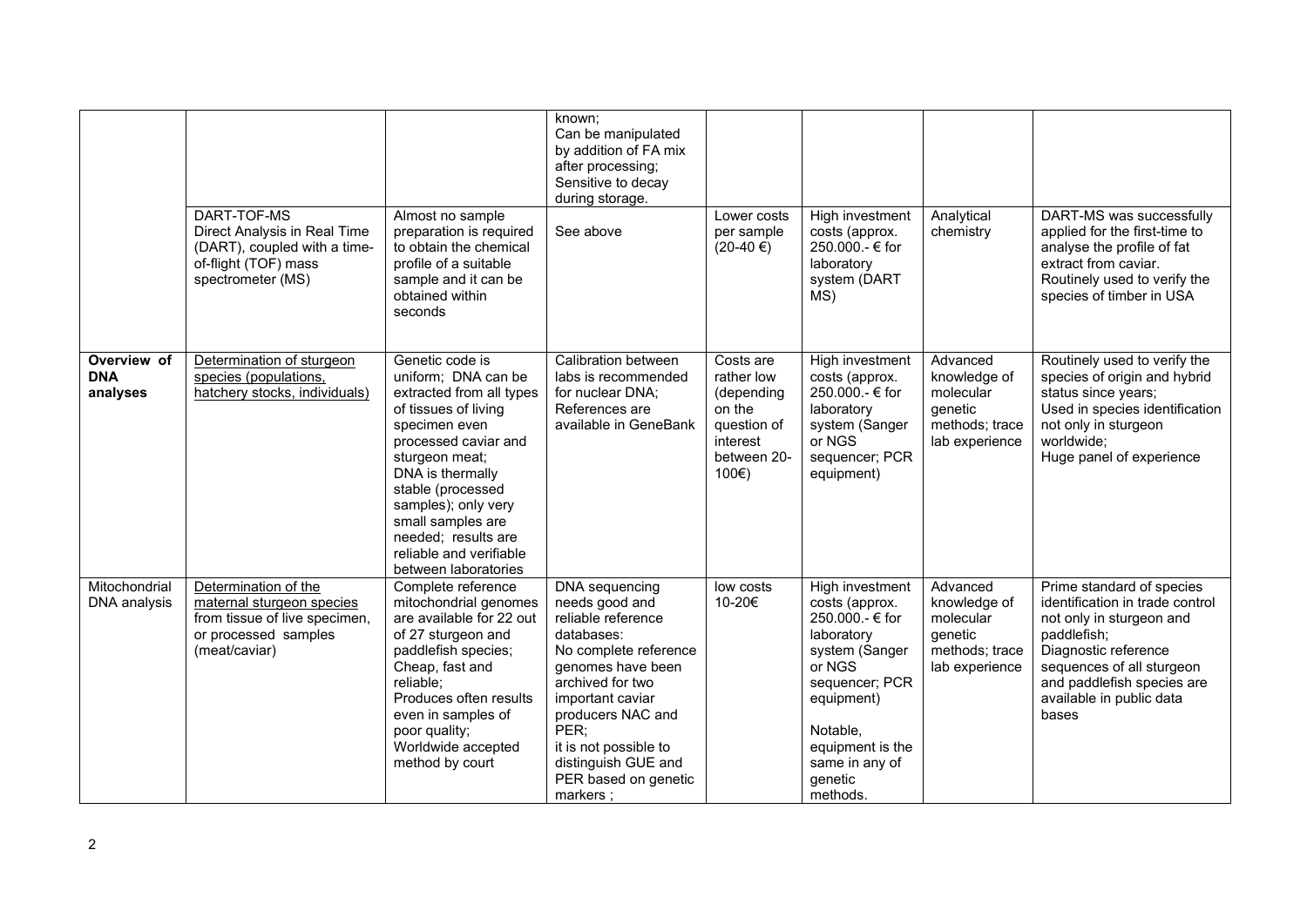| <b>Nuclear DNA</b><br>markers<br>2 classes of<br>markers that<br>can be used<br>individually or<br>in.<br>combination: | Determination of the<br>sturgeon species (both<br>parental species)<br>Used to recognize the<br>genetic contribution of both<br>parents such as relatedness<br>analyses (strain<br>identification) or detection of<br>hybrids | The possibility to<br>characterize paternal<br>contribution allows to<br>test for hybridization<br>and for relatedness,<br>not feasible with<br>mitochondrial DNA<br>only                                                                                                                        | hybrids and<br>introgressed species<br>(historical<br>hybridisation) cannot<br>be identified based on<br>mDNA only<br>Limited number of<br>nuclear markers<br>available but their<br>number increases fast          | Cost<br>depends on<br>complexity<br>of hybrids (2<br>or more<br>species<br>involved;<br>back<br>crosses with<br>paternal<br>species etc.)<br>but ranges<br>between 20- | High investment<br>costs (approx.<br>250,000.- € for<br>laboratory<br>system (Sanger<br>or NGS<br>sequencer; PCR<br>equipment) | Advanced<br>knowledge of<br>molecular<br>genetic<br>methods; trace<br>lab experience | Frequent hybridisation in<br>sturgeon species opened<br>new frontiers to commercial<br>frauds in which, for instance,<br>the less valuable hybrid<br>caviar is sold as product<br>obtained from the pure<br>maternal species, in order to<br>cheat standard controls<br>exclusively based on<br>mtDNA.<br>By the same time, caviar<br>from poached sturgeon is |
|------------------------------------------------------------------------------------------------------------------------|-------------------------------------------------------------------------------------------------------------------------------------------------------------------------------------------------------------------------------|--------------------------------------------------------------------------------------------------------------------------------------------------------------------------------------------------------------------------------------------------------------------------------------------------|---------------------------------------------------------------------------------------------------------------------------------------------------------------------------------------------------------------------|------------------------------------------------------------------------------------------------------------------------------------------------------------------------|--------------------------------------------------------------------------------------------------------------------------------|--------------------------------------------------------------------------------------|----------------------------------------------------------------------------------------------------------------------------------------------------------------------------------------------------------------------------------------------------------------------------------------------------------------------------------------------------------------|
|                                                                                                                        |                                                                                                                                                                                                                               |                                                                                                                                                                                                                                                                                                  |                                                                                                                                                                                                                     | 100 €)                                                                                                                                                                 |                                                                                                                                |                                                                                      | offered as "hybrid" blurring<br>the origin.                                                                                                                                                                                                                                                                                                                    |
| Microsatellites                                                                                                        | Markers of genetic<br>differentiation at different<br>levels of diversity<br>(relatedness, population<br>analyses, and species<br>identification, hybrid<br>detection)                                                        | High variability<br>(number of alleles per<br>locus) makes<br>microsatellites very<br>informative for the<br>study of genetic<br>diversity;<br>Sturgeons have<br>different levels of<br>ploidy. These<br>differences can be<br>used for species/hybrid<br>detection based on<br>microsatellites. | Lower comparability of<br>results between<br>different laboratories<br>Intercalibration highly<br>recommended:<br>misidentification due to<br>allelic dropout; null<br>alleles or wrong allele<br>dosage estimation | 20-50€                                                                                                                                                                 | High investment<br>costs (approx.<br>250,000.- € for<br>laboratory<br>system (Sanger<br>or NGS<br>sequencer; PCR<br>equipment) | Advanced<br>knowledge of<br>molecular<br>genetic<br>methods; trace<br>lab experience | Should not be used as<br>stand-alone method for<br>species identification but<br>produces valuable data for<br>hybrid detection and for<br>validation of mt and SNP<br>analyses.<br>All laboratories relying on<br>this approach should include<br>some reference samples<br>with known genotype in their<br>sample set.                                       |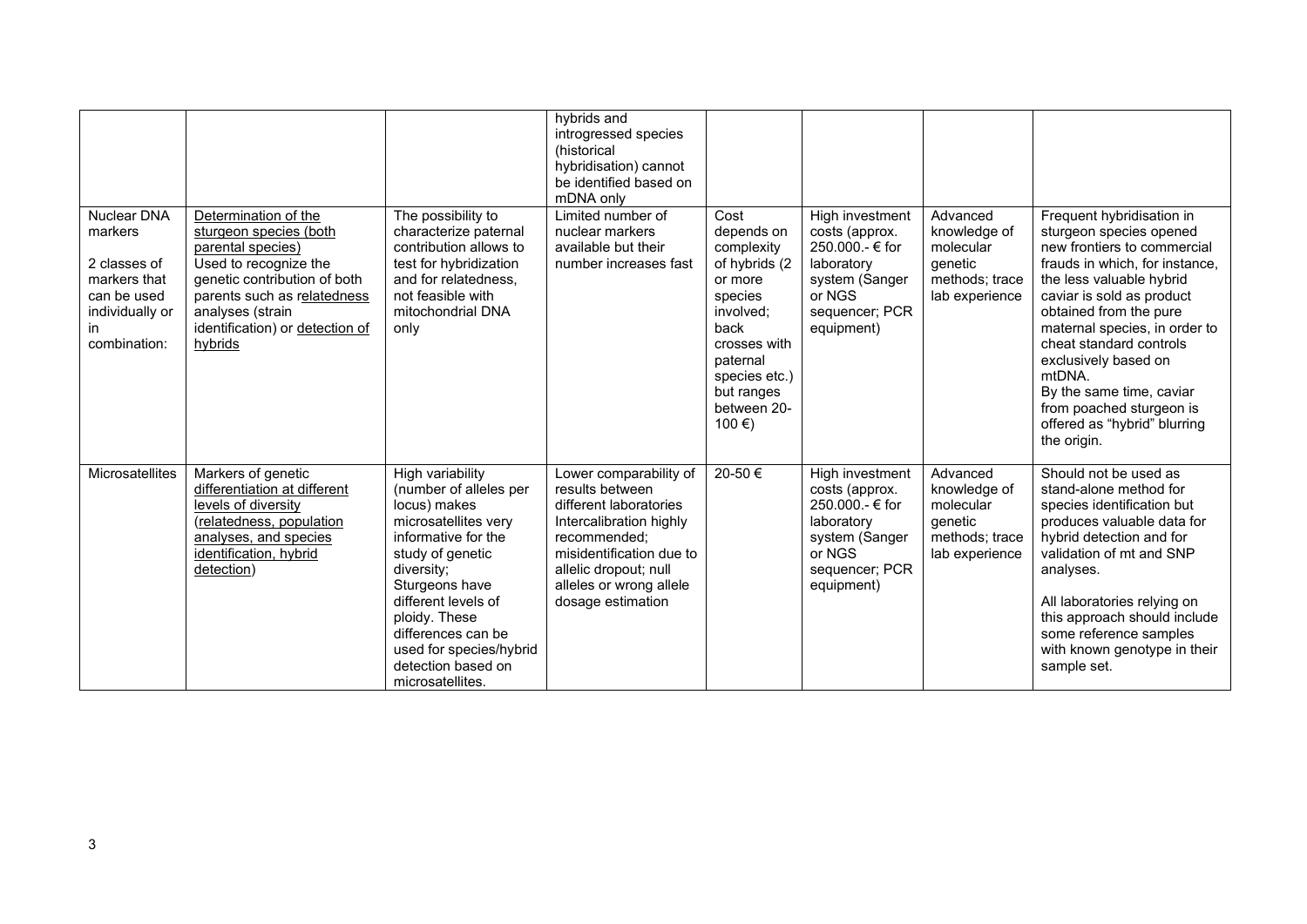| Single<br>Nucleotide<br>Polymorphism<br>s (SNPs) | Prime standard for hybrid<br>detection but also useful at<br>different levels of diversity,<br>(relatedness, population<br>analyses, and species<br>identification) | Advent of massive<br>sequencing methods<br>allow simultaneous<br>analysis of hundreds of<br>samples<br>good transferability<br>and replicability among<br>laboratories                                  | As regards their<br>applicability in routine<br>forensic analyses,<br>SNPs with diagnostic<br>power ("private"<br>polymorphisms) must<br>be identified in order to<br>then develop fast and<br>cheap single locus<br>analyses                                                                                                                                                                                                                                                                                                                                                                               | $20 - 100 \in$<br>depending<br>on number<br>of SNPs | High investment<br>costs (approx.<br>250,000.- € for<br>laboratory<br>system (Sanger<br>or NGS<br>sequencer; PCR<br>equipment) | Advanced<br>knowledge of<br>molecular<br>qenetic<br>methods; trace<br>lab experience                                                                                                    | Gains increasing importance<br>because Next-Generation<br>Sequencing techniques<br>produce tons of SNPs<br>annually:<br>Validation of private SNPs<br>difficult sometimes because<br>of secure reference samples    |
|--------------------------------------------------|---------------------------------------------------------------------------------------------------------------------------------------------------------------------|---------------------------------------------------------------------------------------------------------------------------------------------------------------------------------------------------------|-------------------------------------------------------------------------------------------------------------------------------------------------------------------------------------------------------------------------------------------------------------------------------------------------------------------------------------------------------------------------------------------------------------------------------------------------------------------------------------------------------------------------------------------------------------------------------------------------------------|-----------------------------------------------------|--------------------------------------------------------------------------------------------------------------------------------|-----------------------------------------------------------------------------------------------------------------------------------------------------------------------------------------|---------------------------------------------------------------------------------------------------------------------------------------------------------------------------------------------------------------------|
| Morpho-<br>logical<br>identification             | Identification of sturgeon<br>species                                                                                                                               | Easy, low-cost and<br>time efficient:<br>can be applied if<br>sturgeons are<br>encountered on a<br>vessel, on the bank of<br>a river, in a farm or in<br>trade:<br>Mainly applicable for<br>intact fish | Not reliable for parts of<br>fish; not suitable for<br>meat or caviar<br>Only reliable for<br>specimen older than<br>45 days, difficult for<br>some species (e.g.<br>Beluga sturgeon) until<br>sexual maturity<br>Morphometric and<br>some morphological<br>characteristics can be<br>difficult to be obtained<br>in live animals or are<br>meaningful only in<br>statistical comparison.<br>Therefore, a larger<br>number of individuals<br>of the same species is<br>ideal to safely<br>determine species;<br>Identification of<br>hybrids occurring in<br>nature and in<br>aquaculture is<br>complicated | Only<br>personal<br>salary                          | Measuring tape,<br>sliding calliper,<br>magnifying<br>glass, stereo<br>photography                                             | The<br>identification of<br>a sturgeon<br>species by<br>morphology,<br>even under<br>optimal<br>conditions.<br>and especially<br>of hybrids<br>requires an<br>experienced<br>specialist | CITES ID Guide in EN, FR,<br>ES (EEEC) and UA (WWF)<br>Only reliable for adult fish;<br>Entire fish is necessary<br>Not useful for hybrids<br>because variation of<br>morphological traits in<br>hybrids is unknown |